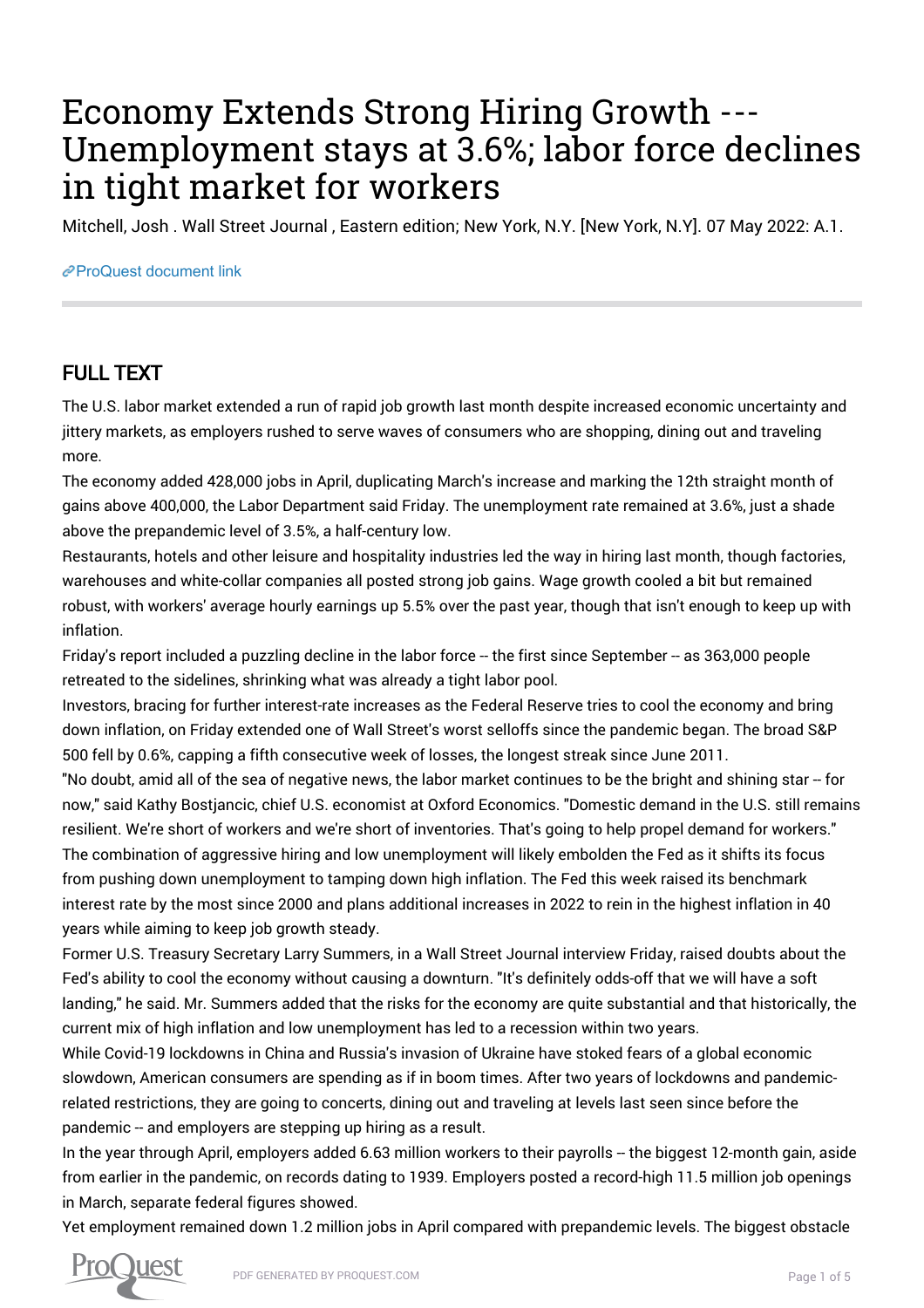preventing a full recovery and even stronger job growth is a lack of supply as millions of adults remain on the sidelines.

Mona Ghattas said she needs an additional half a dozen workers to wait tables at the restaurant behind her pharmacy, Duran Central Pharmacy, and manage the nearby Remedy Coffee shop, all of which she owns and operates in Albuquerque, N.M. She said it is hard to find workers, and when she does, many quit within days or even hours.

"It seems like I am continually looking to hire," Ms. Ghattas said. "Turnover is high -- higher than it's ever been. I can hire somebody and they might show up or they might not show up."

Ms. Ghattas said she has doubled the wages of her waitstaff since 2020 and has added benefits such as boosting healthcare contributions. She needs workers because business at the establishments has been brisk.

Customers sometimes face long waits. Ms. Ghattas hands them pagers and beeps them, sometimes an hour later, when their table or order is ready. Due to the labor shortage, she said she has scaled back the restaurant's hours. Millions had joined the labor force over the past year, as workers got vaccinated and employers lured them with higher wages. That progress stalled last month as several hundred thousands workers fell out of the labor force, including many women between ages 25 and 54, according to the Labor Department.

Economists were at a loss to explain the labor-force drop, given that Covid-19 infections and deaths have fallen sharply this year, the allure of higher wages and the urgency for a paycheck caused by rapidly rising consumer prices.

The labor-force participation rate -- the share of the population 16 and older employed or looking for work -- fell 0.2 percentage point last month to 62.2%, down 1.2 percentage points from its prepandemic level. For prime-age workers -- those aged 25 to 54 -- it only edged down to 82.4% from 82.5%, close to its prepandemic level. There are several reasons why the labor force is so tight. Chief among them: many older workers retired early during the pandemic.

New research also suggests that while infections and deaths from Covid-19 have fallen sharply this year, many would-be workers are still scared of catching the virus or passing it on to loved ones and are avoiding human contact, including searching for jobs. About 3 million adults are avoiding returning to work because of virus fears, according to the research.

To be sure, last month's drop in the labor force could just be a one-month blip rather than the start of a trend. One potential explanation is that many workers have become much more selective about the types of jobs and work environments they seek. Some are no longer willing to work long hours for meager pay doing strenuous tasks. Employers say some workers accept job offers and then never show up.

Ms. Ghattas's experience helps explain why U.S. gross domestic product fell at a 1.4% annual rate in the first quarter. Companies are eager to boost output but are struggling to find enough workers to serve them -- which ultimately restrains output.

Sarah Chaney Cambon and Harriet Torry contributed to this article.



---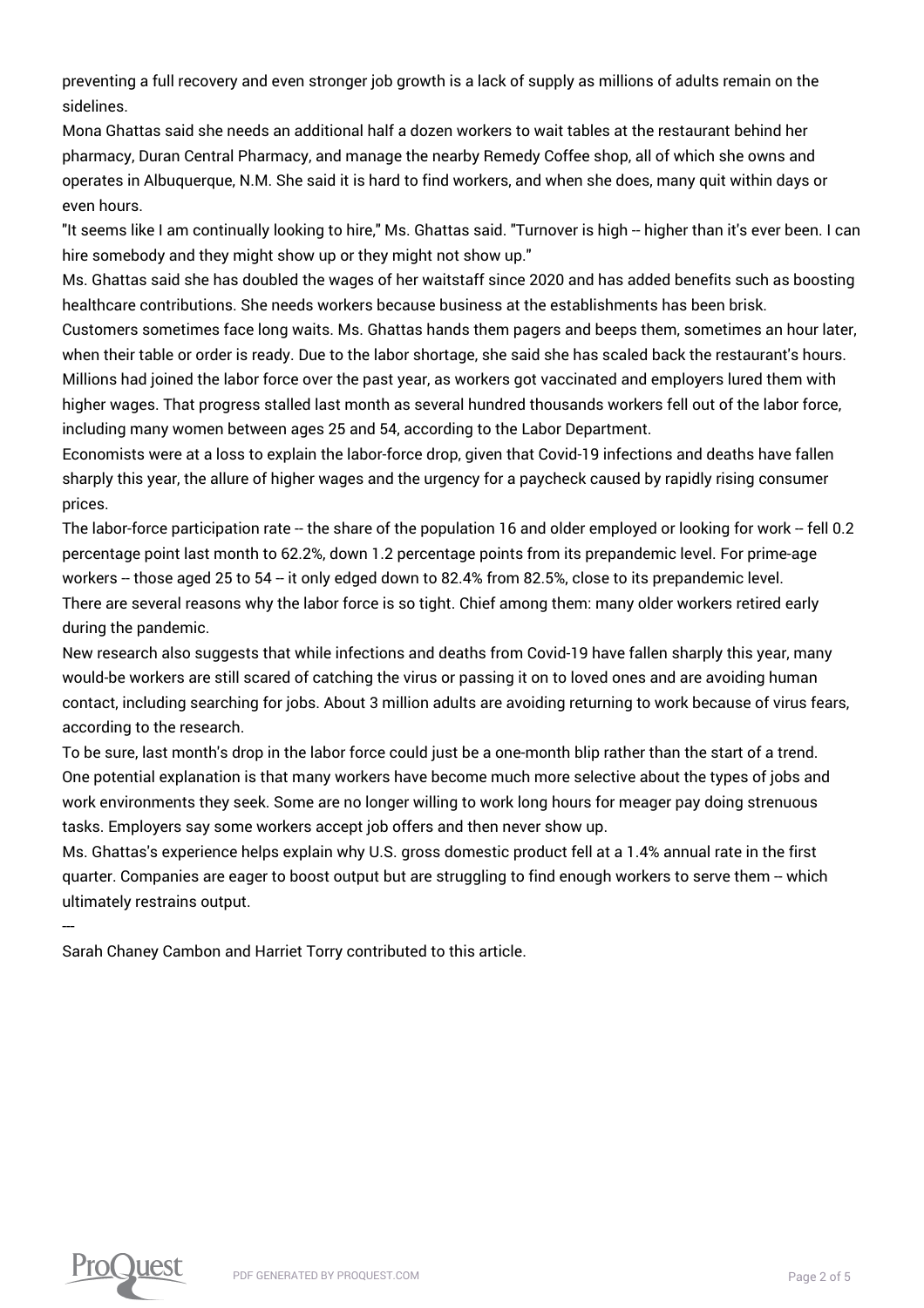

Note: Seasonally adjusted Source: Labor Department

[Enlarge this image.](https://www.proquest.comhttps://www.proquest.com/textgraphic/2660255438/fulltextwithgraphics/3C400CC355E64936PQ/1/1?accountid=44910)

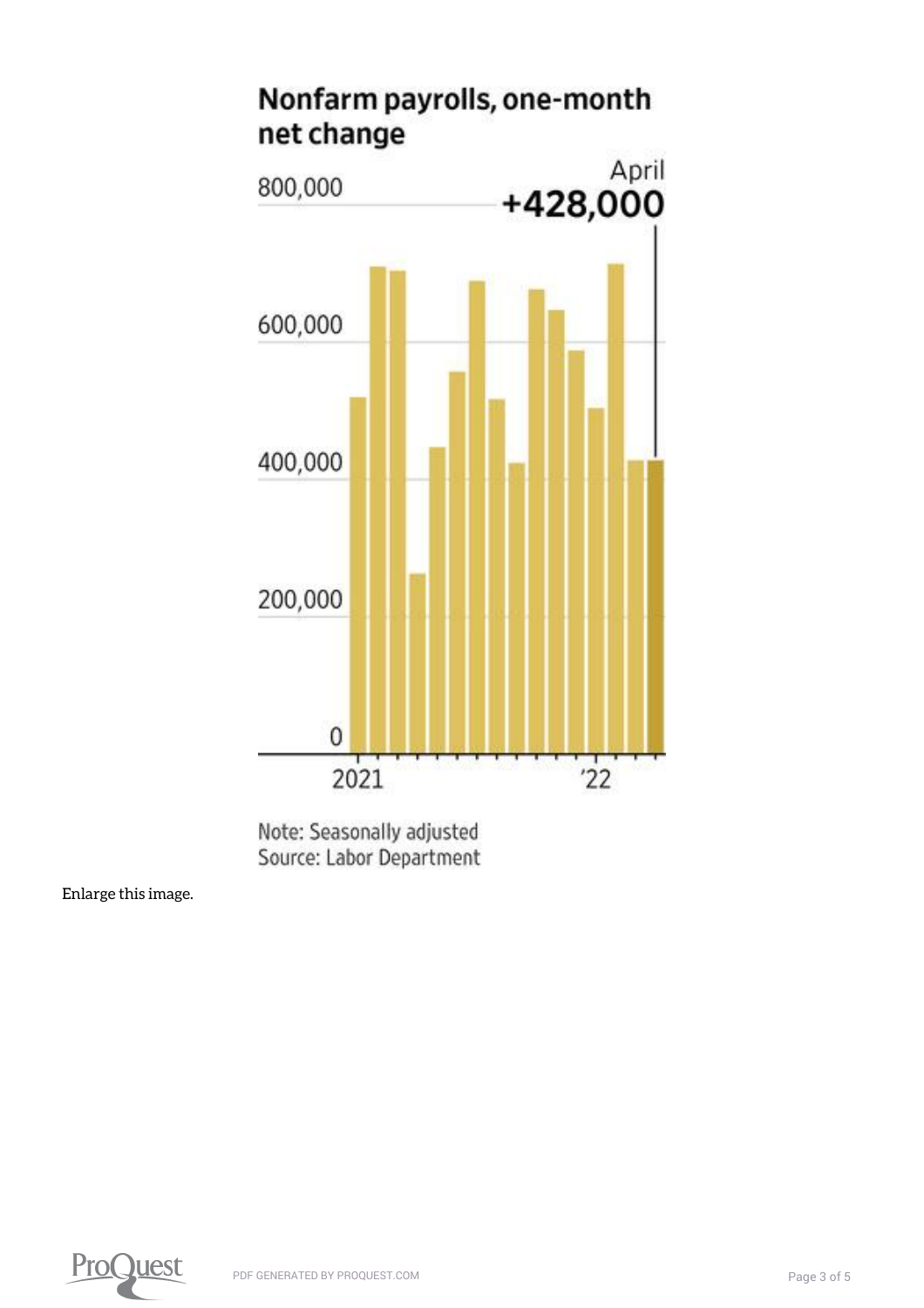The U.S. economy added 428,000 jobs in April with gains across a broad range of sectors, while unemployment remained at 3.6%.



April nonfarm payrolls by sector, one-month net change



payrolls by sector do not equal 428,000 because of rounding. Source: Labor Department

Kurt Wilberding/THE WALL STREET JOURNAL

[Enlarge this image.](https://www.proquest.comhttps://www.proquest.com/textgraphic/2660255438/fulltextwithgraphics/3C400CC355E64936PQ/1/2?accountid=44910) Credit: By Josh Mitchell

## DETAILS

Subject: Hiring; Consumers; Pharmacy; Labor force; Economic conditions; Employment; Pandemics; Gross Domestic Product--GDP; Employers; Unemployment; Coronaviruses; Labor market; COVID-19